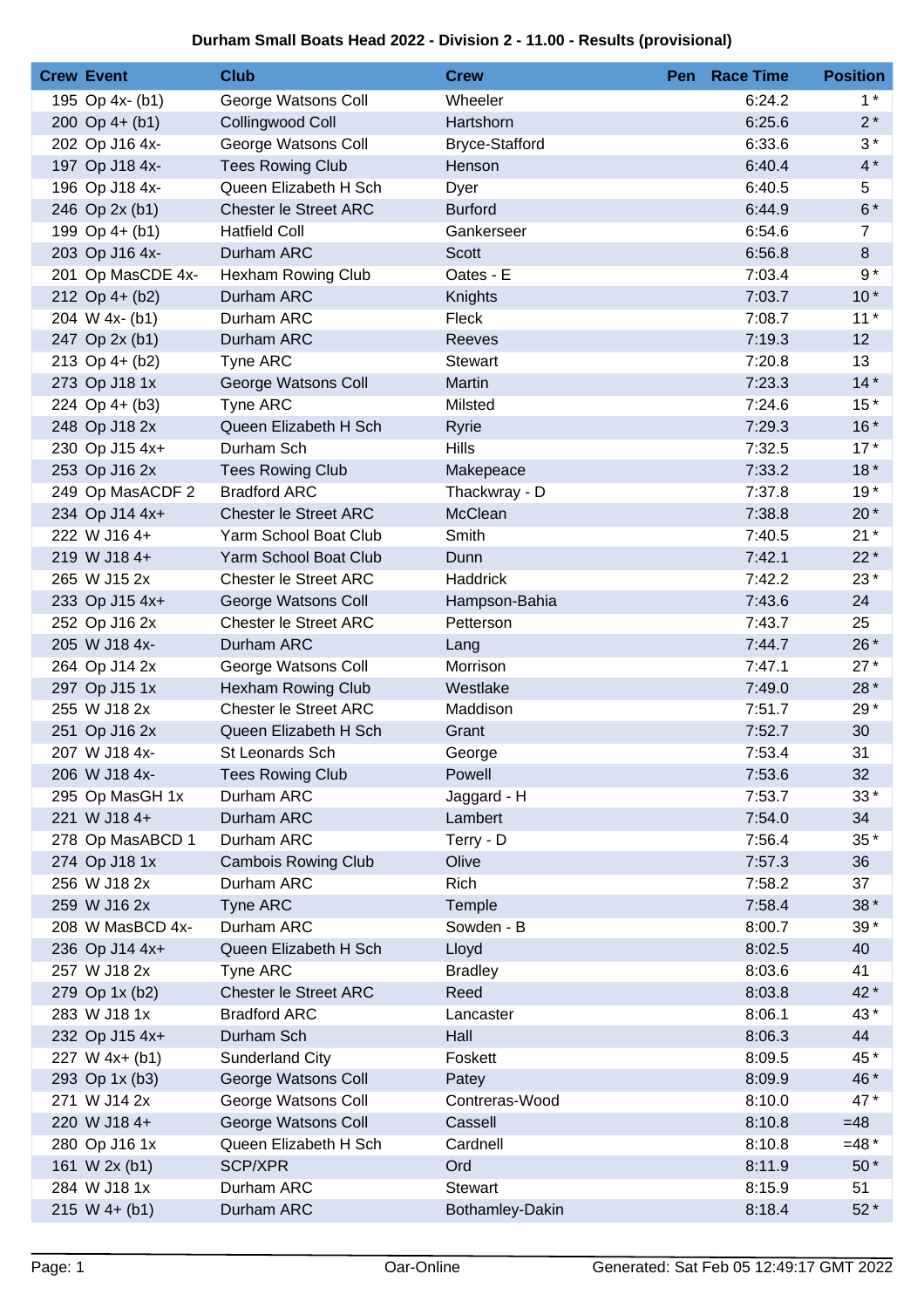## **Durham Small Boats Head 2022 - Division 2 - 11.00 - Results (provisional)**

| <b>Crew Event</b> | <b>Club</b>                  | <b>Crew</b>      |                 | <b>Pen</b> Race Time | <b>Position</b> |
|-------------------|------------------------------|------------------|-----------------|----------------------|-----------------|
| 211 Op MasFG 4x-  | Durham ARC                   | Merchant - G     |                 | 8:20.1               | $53*$           |
| 237 W J15 4x+     | <b>Hexham Rowing Club</b>    | Denbury          |                 | 8:21.2               | 54 *            |
| 250 Op MasACDF 2  | <b>Talkin Tarn ARC</b>       | Pearson - F      |                 | 8:21.3               | 55              |
| 275 Op J18 1x     | <b>Tees Rowing Club</b>      | <b>Bottomley</b> |                 | 8:27.2               | 56              |
| 254 W 2x (b1)     | CBS/QEH                      | Fenwick          |                 | 8:30.0               | 57              |
| 294 Op 1x (b3)    | <b>Cardiff City</b>          | Wallace          |                 | 8:30.8               | 58              |
| 209 W MasBCD 4x-  | <b>Hexham Rowing Club</b>    | Burn - D         |                 | 8:32.3               | 59              |
| 270 W J14 2x      | <b>Tyne ARC</b>              | Lancon           |                 | 8:32.8               | 60              |
| 235 Op J14 4x+    | St Leonards Sch              | Makin            |                 | 8:35.2               | 61              |
| 277 Op J18 1x     | <b>Bradford ARC</b>          | <b>Burns</b>     |                 | 8:41.8               | 62              |
| 281 Op J16 1x     | <b>Cambois Rowing Club</b>   | Carr             |                 | 8:42.1               | 63              |
| 239 W J15 4x+     | Durham Sch                   | <b>Hirst</b>     |                 | 8:49.8               | 64              |
| 231 Op J15 4x+    | Durham Sch                   | Sinudom          |                 | 8:50.3               | 65              |
| 210 Op MasFG 4x-  | <b>Hexham Rowing Club</b>    | Young - G        |                 | 8:51.4               | 66              |
| 288 W MasEFH 1x   | Durham ARC                   | Moore - F        |                 | 8:52.9               | 67*             |
| 268 W J15 2x      | George Watsons Coll          | Millar           |                 | 8:56.9               | 68              |
| 267 W J15 2x      | Queen Elizabeth H Sch        | Huddleston       |                 | 8:57.0               | 69              |
| 286 W J18 1x      | <b>Bradford ARC</b>          | Cottrell         |                 | 8:57.8               | 70              |
| 291 W J16 1x      | George Watsons Coll          | <b>Steele</b>    |                 | 8:59.8               | $71*$           |
| 289 W MasEFH 1x   | <b>Tees Rowing Club</b>      | Lewis - E        |                 | 8:59.9               | 72              |
| 238 W J15 4x+     | Queen Elizabeth H Sch        | Van Hinsberg     |                 | 9:02.8               | 73              |
| 263 Op J15 2x     | <b>Hexham Rowing Club</b>    | McGowan          |                 | 9:04.3               | $74*$           |
| $218 W 4+ (b1)$   | St Hild & St Bede            | Wu               |                 | 9:04.4               | 75              |
| 243 W J14 4x+     | Queen Elizabeth H Sch        | Stobbart         |                 | 9:04.5               | 76 *            |
| $217 W 4+ (b1)$   | St Hild & St Bede            | Hamid            |                 | 9:08.1               | 77              |
| 261 W 2x (b2)     | <b>Tees Rowing Club</b>      | Wilson           |                 | 9:09.9               | 78 *            |
| 262 Op J15 2x     | Queen Elizabeth H Sch        | Dyer             |                 | 9:10.2               | 79              |
| 229 W 4x+ (b2)    | <b>Tees Rowing Club</b>      | Thom             |                 | 9:12.5               | 80*             |
| 292 W J16 1x      | Chester le Street ARC        | Williams         |                 | 9:17.0               | 81              |
| 287 W MasACD 1x   | Durham ARC                   | Dutton - D       |                 | 9:20.6               | 82*             |
| 242 W J14 4x+     | Chester le Street ARC        | Kane             |                 | 9:20.8               | 83              |
| 260 W J16 2x      | George Watsons Coll          | <b>McDonnell</b> |                 | 9:24.3               | 84              |
| 298 Op J15 1x     | Queen Elizabeth H Sch        | Sewell           |                 | 9:24.9               | 85              |
| 285 W J18 1x      | Hexham Rowing Club           | Nicholson        |                 | 9:25.8               | 86              |
| 241 W J14 4x+     | George Watsons Coll          | <b>Byrne</b>     |                 | 9:31.8               | 87              |
| 296 Op MasGH 1x   | Hexham Rowing Club           | Doody - H        |                 | 9:34.0               | 88              |
| 245 W J13 4x+     | <b>Sunderland City</b>       | Van Malland      |                 | 9:34.6               | 89*             |
| 290 W MasEFH 1x   | Durham ARC                   | Collett - H      |                 | 9:45.4               | 90              |
| 299 W J15 1x      | <b>Chester le Street ARC</b> | <b>Matthews</b>  |                 | 9:55.7               | $91*$           |
| 240 W J15 4x+     | Durham Sch                   | Cracknell        |                 | <b>DISQ</b>          | <b>DISQ</b>     |
| 266 W J15 2x      | <b>Tyne ARC</b>              | White            | 10 <sub>s</sub> | 10:34.4              | 92              |
| 228 Op 4x+ (b2)   | <b>Chester le Street ARC</b> | <b>Burford</b>   |                 | 11:11.9              | 93*             |
| 226 W 4x+ (b1)    | <b>Sunderland City</b>       | Douglass         |                 | 11:23.5              | 94              |
| 244 Op J13 4x+    | <b>CBS/CLS</b>               | <b>Wrack</b>     |                 | 11:57.3              | 95*             |
| 269 W J15 2x      | <b>Sunderland City</b>       | Richardson       |                 | 12:59.9              | 96              |
| 198 Op 4x- (b2)   | <b>Sunderland City</b>       | Glymond          |                 | <b>DNS</b>           |                 |
| 214 Op 4+ (b2)    | Collingwood Coll             | Foster           |                 | <b>DNS</b>           |                 |
| $216 W 4+ (b1)$   | Collingwood Coll             | Gudgeon          |                 | <b>DNS</b>           |                 |
| $225 W 4+ (b2)$   | <b>Hatfield Coll</b>         | Smith            |                 | <b>DNS</b>           |                 |
| 258 Op 2x (b2)    | <b>Sunderland City</b>       | Jones            |                 | <b>DNS</b>           |                 |
| 272 Op J18 1x     | George Watsons Coll          | Ansell           |                 | <b>DNS</b>           |                 |
| 276 Op J18 1x     | <b>Cambois Rowing Club</b>   | Fairholm         |                 | <b>DNS</b>           |                 |
|                   |                              |                  |                 |                      |                 |